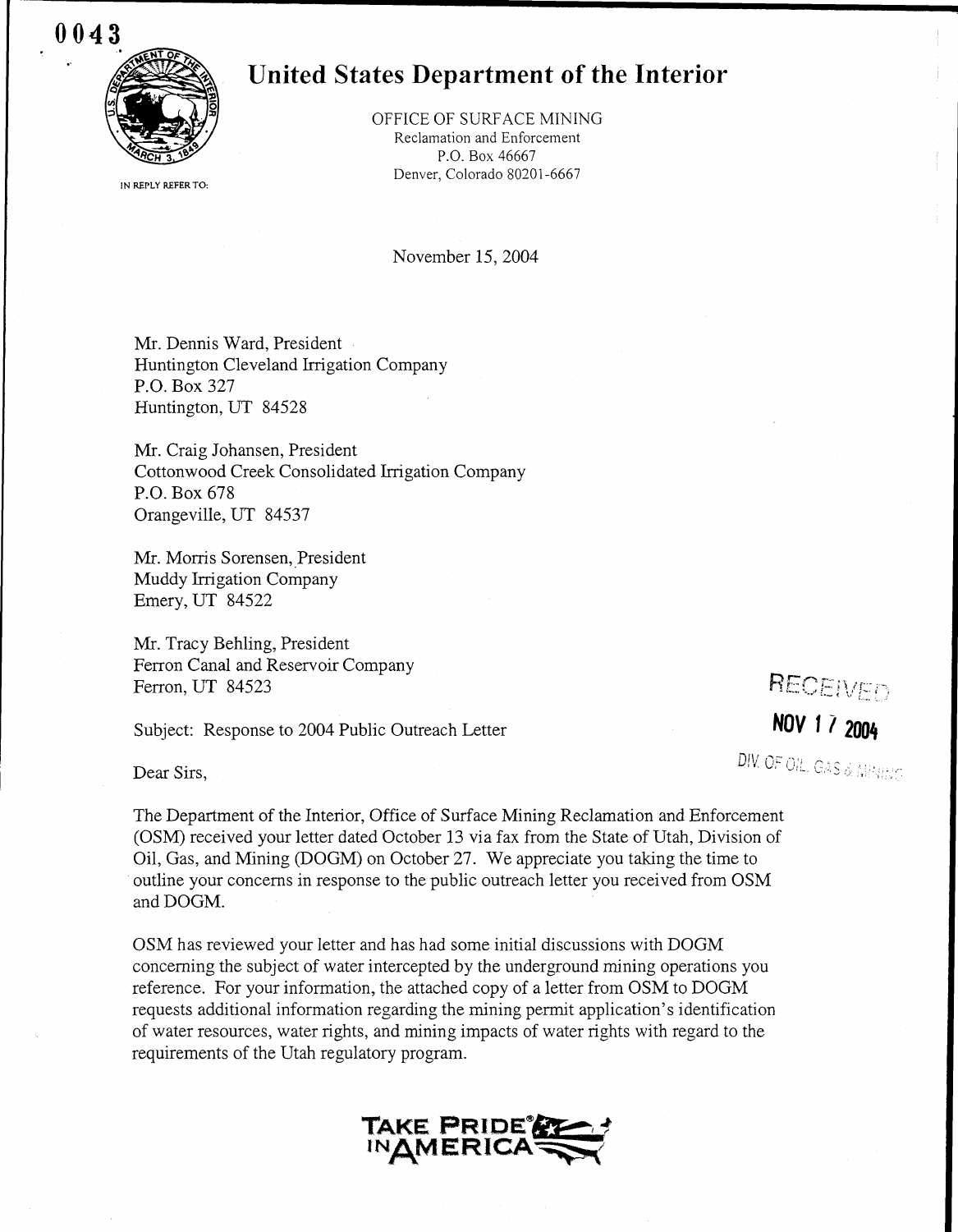DOGM has indicated it will arrange a meeting with you with our involvement once they have responded to our letter.

Thank you for your interest and for expressing your concerns.

Respectfully,

 

unus tullen for

Mitchell S. Rollings Regulatory Program Specialist

Attachment: OSM letter to DOGM dated 11/15/04

CC: Mark Mesch, DOGM Susan White, DOGM  $\nu'$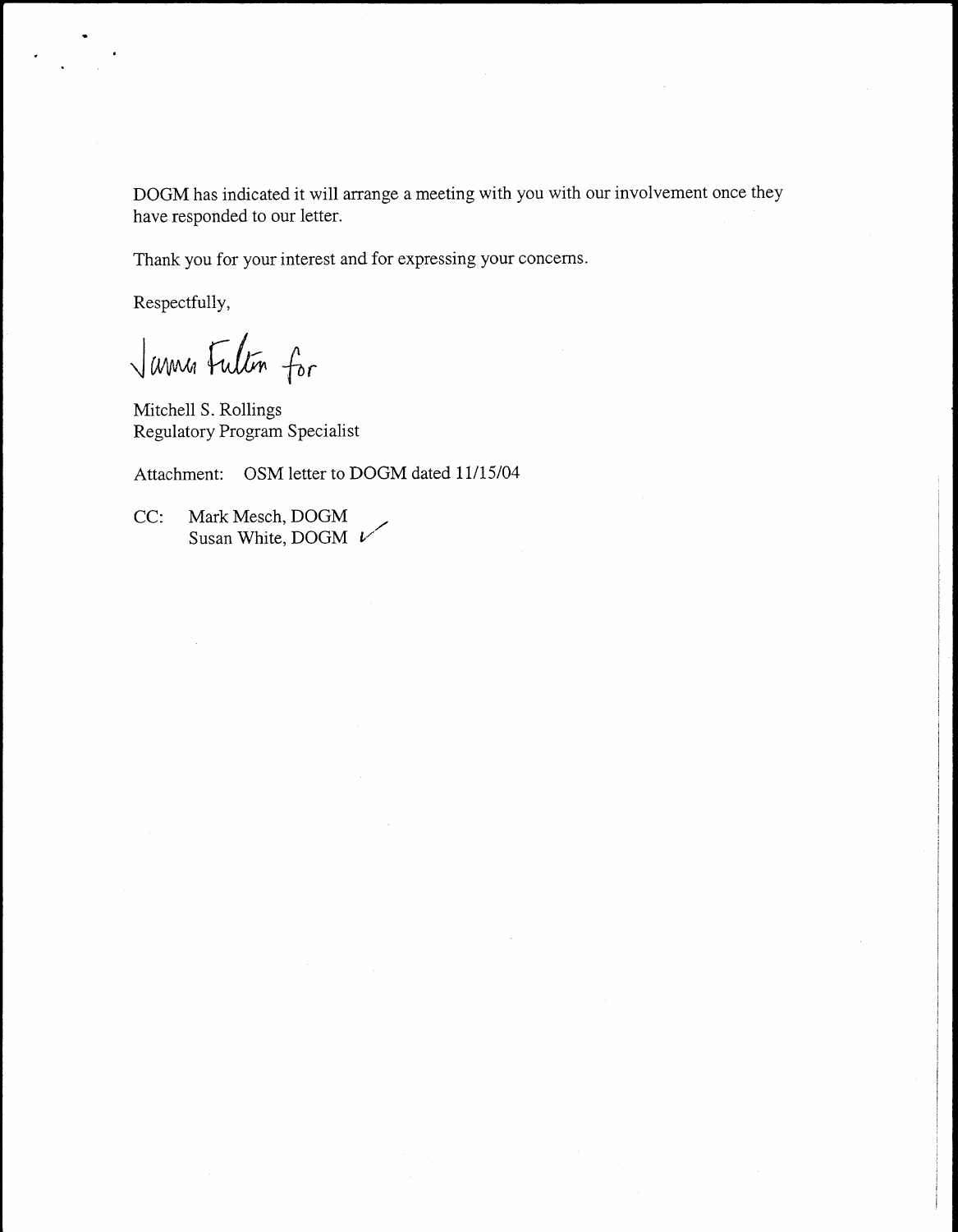

IN REPLY REFER TO:

## United States Department of the Interior

OFFICE OF SURFACE MINING Reclamation and Enforcement P.O. Box 46667 Denver, Colorado 80201-6667

November 15, 2004

Ms. Mary Ann Wright Acting Director, Utah Division of Oil Gas and Mining P.O . Box 145801 Salt Lake City, Utah 84114-5801

Dear Ms. Wright:

We received a letter dated October 13, 2004, from four Utah irrigation companies regarding the affects of mining on their respective drainages. The letter was apparently in response to an outreach effort to stakeholders and the public by our oversight team, but was addressed to Mitchell Rollings of the Office of Surface Mining (OSM) . The irrigation companies' letter was also copied to you and we discussed it with your staff during our meeting on November 9, 2004 .

The companies allege that activities at the Skyline and SUFCO mines are impacting water resources leading to water shortages to irrigators who hold appropriated water rights. Also, they have witnessed the drying up of natural springs on the Gentry Mountain, Bear Canyon, East Mountain, Trail Mountain and on the Muddy Creek drainage. The companies believe the Utah Division of Oil, Gas and Mining (DOGM) is responsible for regulating the mine activities that have resulted in water shortages .

We have reviewed the relevant requirements of the Utah regulatory program. Rule 645-301-731.530, requires; "the permittee will promptly replace any State-appropriated water supply that is contaminated, diminished or interrupted by underground coal mining and reclamation activities conducted after October 24, 1992, if the affected water supply was in existence before the date the Division received the permit application for the activities causing the loss, contamination or interruption . The baseline hydrologic and geologic information required in Rule 645-301-700, will be used to determine the impact of mining activities upon the water supply." Other rules require that a permit application provide information regarding the identification of water resources, and the impacts mining and reclamation activities are projected to have on them.

OSM asks that DOGM provide an explanation of the Utah regulatory program requirements with regard to impacts on water resources and appropriated water rights described in the companies' letter.